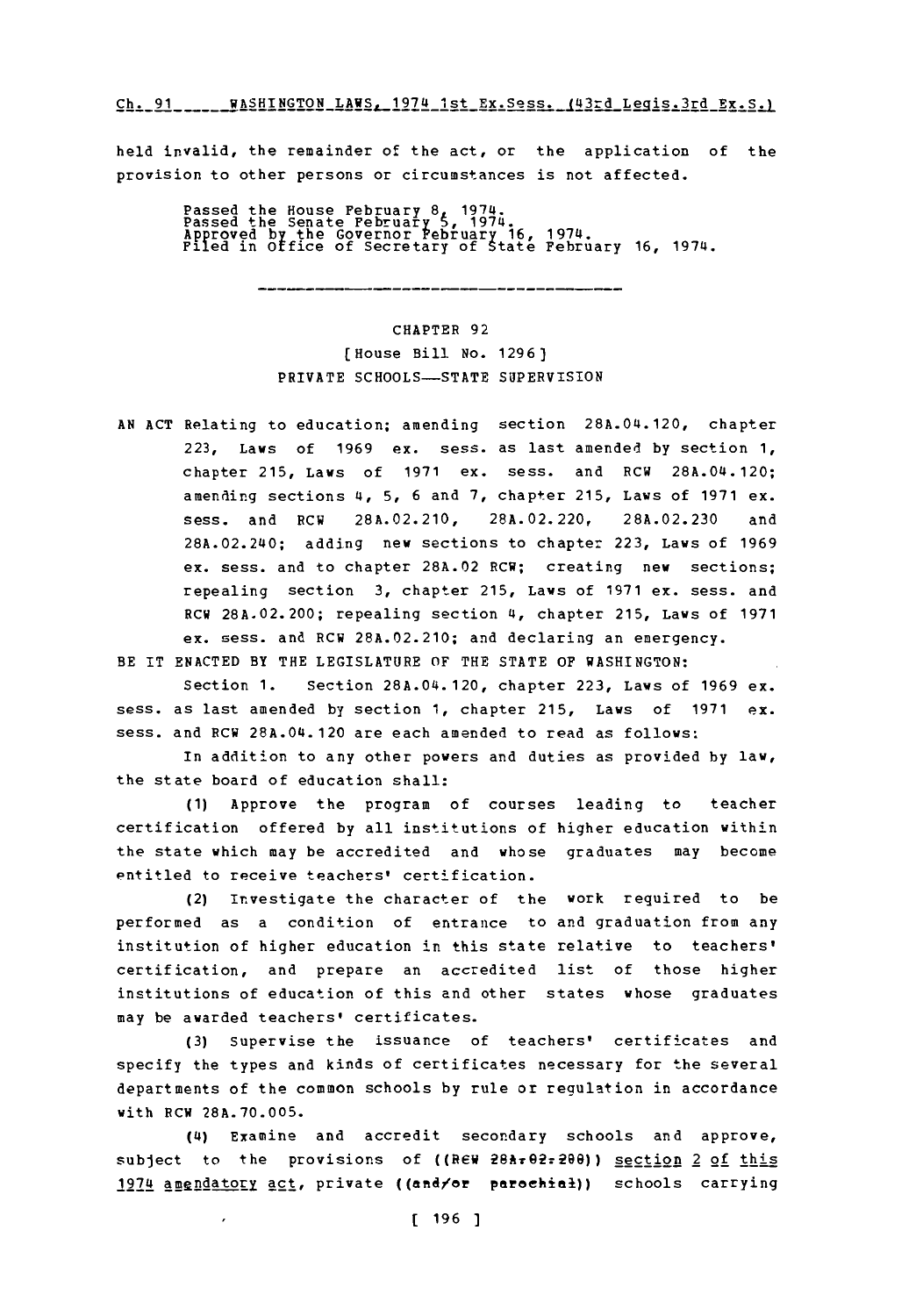out a program for any or all of the grades one through twelve: PROVIDED, That no public or private high schools shall be placed upon the accredited list so long as secret societies are knowingly allowed to exist among its students **by** school officials.

**(5)** Make rules and regulations governing the establishment in any existing nonhigh school district of any secondary program or any new grades in grades nine through twelve. Before any such program or any new grades are established the district must obtain prior approval of the state board.

**(6)** Prepare such outline of study for the common schools as the board shall deem necessary, and prescribe such rules for the general government of the common schools, as shall seek to secure regularity of attendance, prevent truancy, secure efficiency, and promote the true interest of the common schools.

**(7)** Prepare with the assistance of the superintendent **of** public instruction a uniform series of questions, with the proper answers thereto for use in the correcting thereof, to be used in the examination of persons, as this code may direct, and prescribe rules and regulations for conducting any such examinations.

**(8)** Continuously reevaluate courses and adopt and enforce regulations within the common schools so as to meet the educational needs of students and articulate with the institutions of higher education and unify the work of the public school system.

**(9)** Prepare courses of instruction in physical education, and direct and enforce such instruction throughout the state, with the assistance of the school officials, intermediate school district superintendents and the boards of directors of the common schools.

**(10)** Carry out board powers and duties relating to the organization and reorganization of school districts under chapter **28A.57 Rcw.**

**(11) By** rule or regulation promulgated upon the advice of the state fire marshal, provide for instruction of pupils in the public and private schools carrying out a K through 12 program, or any part thereof, so that in case of sudden emergency they shall be able to leave their particular school building in the shortest possible time or take such other steps as the particular emergency demands, and without confusion or panic; such rules and regulations shall **be** published and distributed to certificated personnel throughout the state whose duties shall include a familiarization therewith as well as the means of implementation thereof a<sup>+</sup> their particular school.

(12) Hear and decide appeals as otherwise provided **by** law.

**NEW SECTION.** Sec. 2. There is added to chapter **223,** Laws of **1969** ex. sess. and to chapter **28A.02** RCU a new section to read aE **follows:**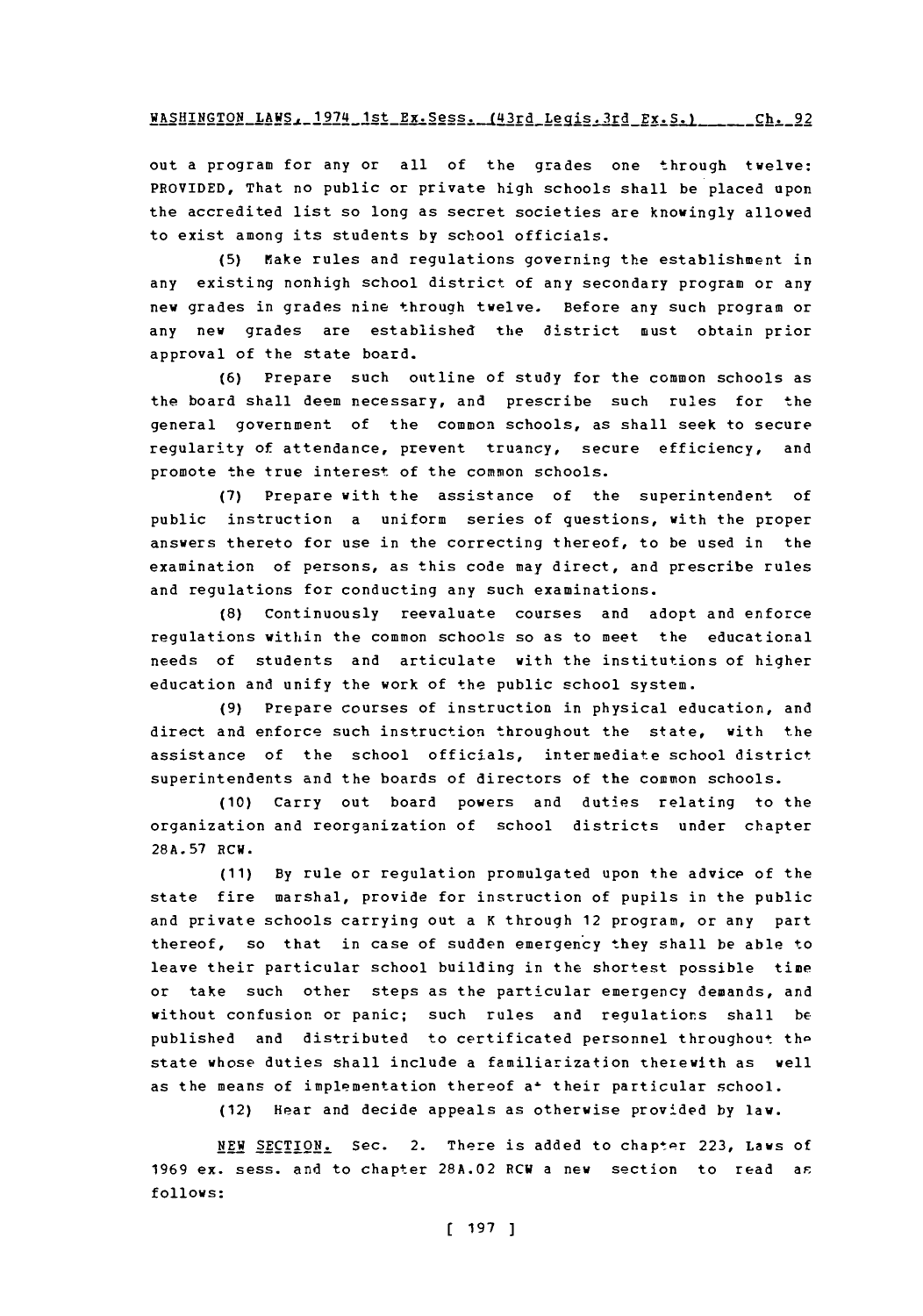## Ch **WAS14TNa!'ON** 2 **LAWS. 197L1 1-q+** RYS~A **fUrd Leai-q.;rd FEwSq-Ch- q2**

The legislature hereby recognizes that private schools should be subject only to those minimum state controls necessary to insure the health and safety of all the students in the state and to insure a sufficient basic education to meet usual graduation requirements. The state, any agency or official thereof, shall not restrict or dictate any specific educational or other programs for private schools except as hereinafter in this section provided.

Principals of private schools or superintendents of private school districts shall file each year with the state superintendent **of** public instruction a statement certifying that the minimum requirements hereinafter set forth are being met, noting any deviations. After review of the statement, the state superintendent will notify schools or school districts of those deviations which must be corrected. In case of major deviations, the school or school district may request and the state board of education may grant provisional status for one year in order that the school or school district may take action to meet the requirements. minimum requirements shall be as follows:

**(1)** The minimum school year shall be the same as that required of public schools in RCW **28A.01.025** as now or hereafter amended.

(2) The length of the school day' shall be the same as that required of public schools in RCW **82A.01.010** as now or hereafter amended.

**(3) All** classroom teachers shall hold appropriate Washington state certification except as follows:

(a) Teachers for religious courses or courses for which no counterpart exists in public schools shall not be required to obtain a state certificate to teach those courses.

**(b)** In exceptional cases, people of unusual competence but without certification may teach students so long as a certified person exercises general supervision. Annual written statements shall be submitted to the office of the superintendent of public instruction reporting and explaining such circumstances.

**(4i)** Appropriate measures shall be taken to safeguard all permanent records against loss or damage.

**(5)** The physical facilities of the school or district shall be adequate to meet the program offered **by** the school or district: PROVIDED, That each school building shall meet reasonable health and fire safety requirements.

**(6)** Private school curriculum shall include instruction of the basic skills of occupational education, science, mathematics, language, social studies, history, health, reading, writing, spelling, and the development of appreciation of art and music, all

**( 198 ]**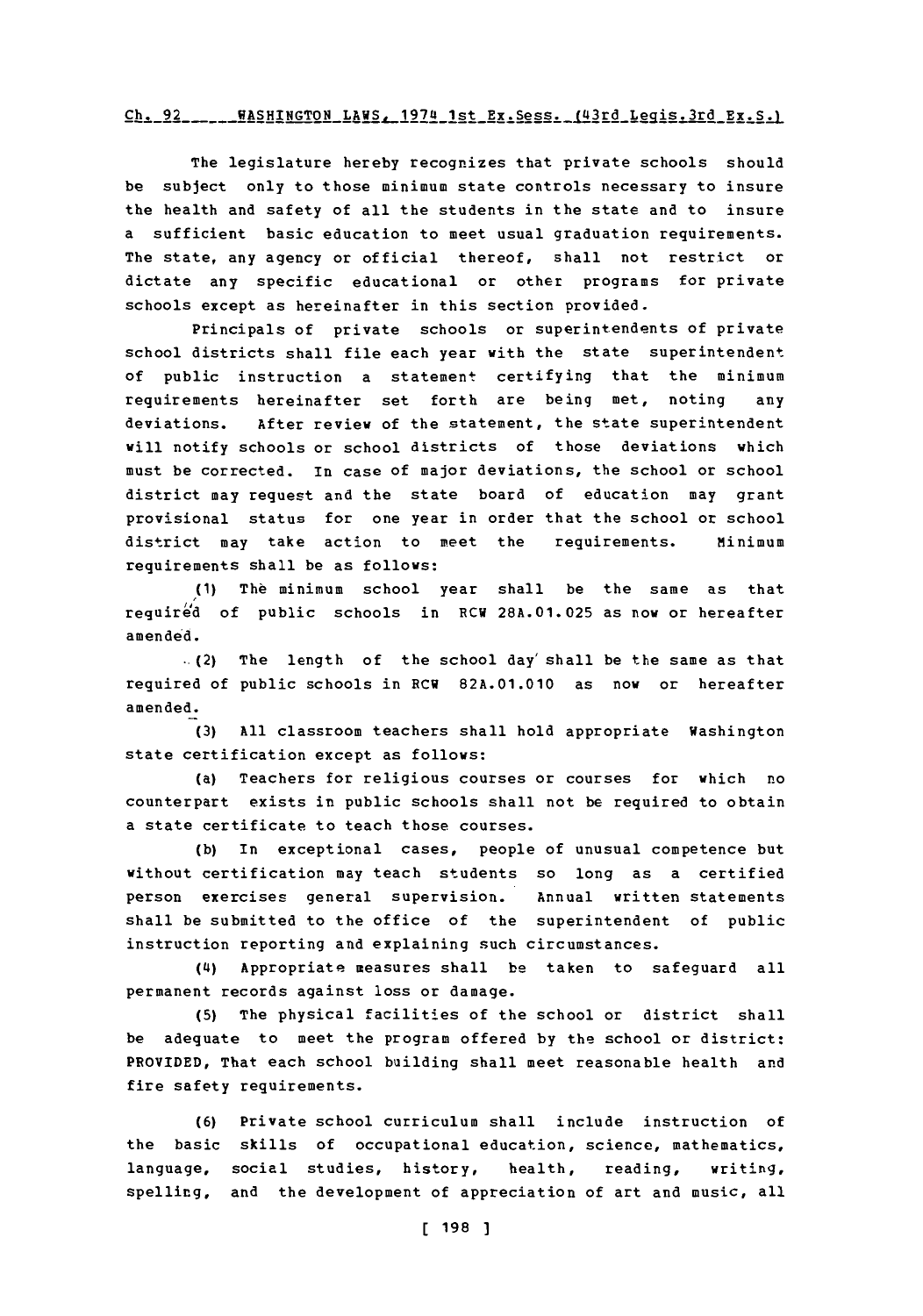**WASHINGTON LAWS, 1974 1st Ex.Sess. 143rd Legis.3rd Ex.S.) \_\_\_\_\_\_ Ch. 92** 

in sufficient units for meeting state board of education graduation requirements.

**(7)** In compliance with provisions **of** RCW **28A.31.010** as now or hereafter amended and rules or regulations of the state board of education, each private school teacher shall file with the intermediate school district in which the school is located a valid health certificate issued **by** the state department of social and health services.

**(8)** Each school or school district shall be required to maintain up-to-date policy statements related to the administration and operation of the school or school district.

**All** decisions of policy, philosophy, selection of books, teaching material, curriculum, except as in sub-section **(61** above provided, school rules and administration, or other matters not specifically referred to in this section, shall be the responsibility of the administration and administrators of the particular private school involved.

Sec. **3.** Section **5,** chapter **215,** Laws of **1971** ex. sess. and RCW **28A.02.220** are each amended to read as follows:

The state recognizes the following rights of every private ((and/er parechial)) school:

**(1)** To teach their religious beliefs and doctrines, if any; to pray in class and in assemblies; to teach patriotism including requiring students to salute the flag of the United States if that be the custom of the particular private ((and/or parochial)) school.

(2) To require that there shall be on file the written consent of parents or guardians of students prior to the administration of any psychological test or the conduct of any type of group therapy.

Sec. **4.** Section **6,** chapter **215,** Laws of **1971** ex. sess. and RCW **28A.02.230** are each amended to read as follows:

Any private ((and/or parochial)) school may appeal the actions of the state superintendent of public instruction or state board of education as provided in chapter **3(4.04** PCW.

Sec. **5.** Section **7,** chapter **215,** Laws **Of 1971** ex. sess. and RCW 28A.02.240 are each amended to read as follows:

The state board of education shall promulgate rules and regulations for the enforcement of <u>section 2 of this 1974</u> amendatory act and RCW ((28h+02+200)) 28A.02.210 through 28A.02.240, 28A.04.120 and **28A.27.010,** including a provision which denies approval to any school engaging in a policy of racial segregation or discrimination.

**NEW** SECTION. Sec. **6.** The superintendent of public instruction is hereby directed to appoint a private school advisory committee that is broadly representative of educators, legislators, and various